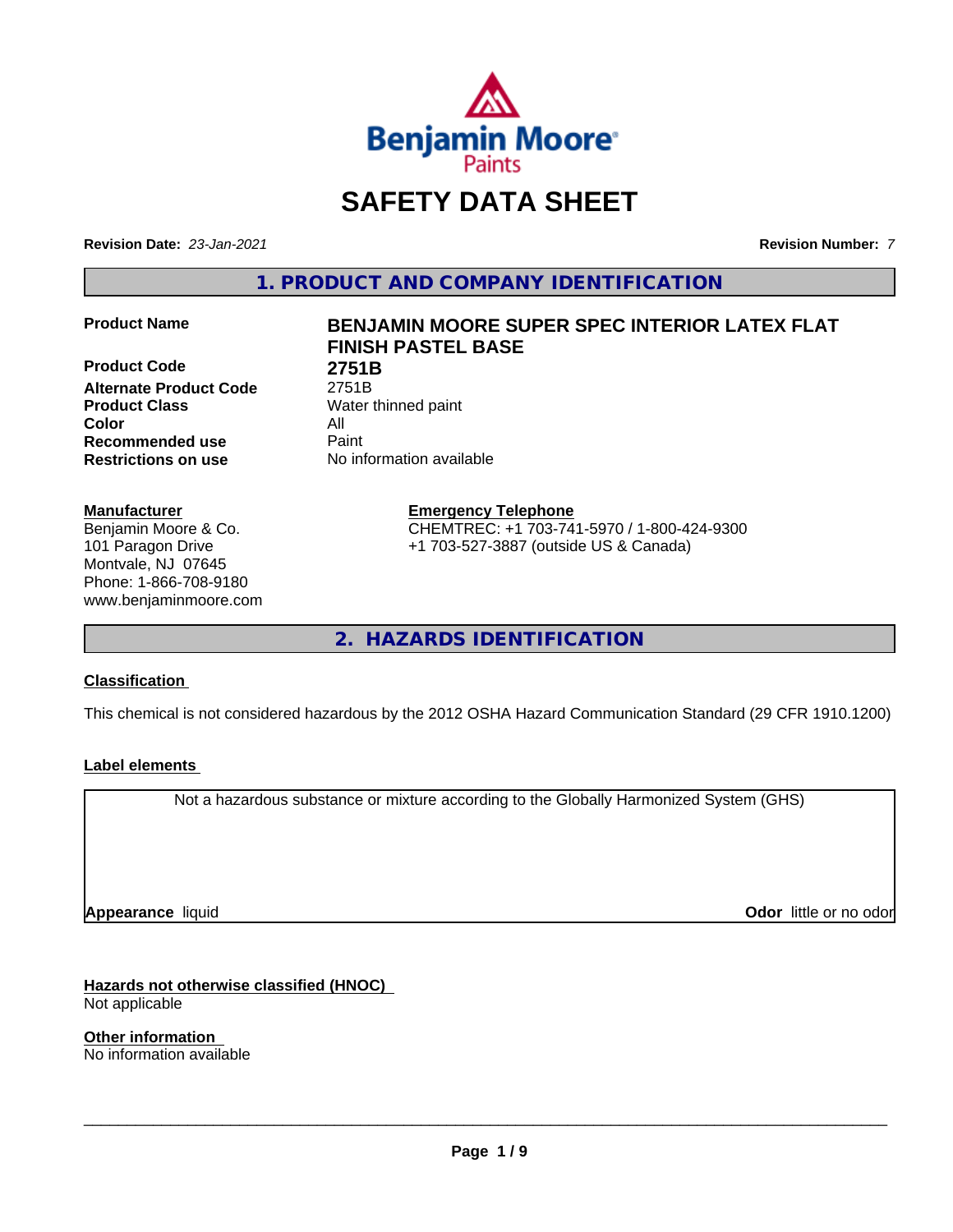**WARNING:** This product contains isothiazolinone compounds at levels of <0.1%. These substances are biocides commonly found in most paints and a variety of personal care products as a preservative. Certain individuals may be sensitive or allergic to these substances, even at low levels.

\_\_\_\_\_\_\_\_\_\_\_\_\_\_\_\_\_\_\_\_\_\_\_\_\_\_\_\_\_\_\_\_\_\_\_\_\_\_\_\_\_\_\_\_\_\_\_\_\_\_\_\_\_\_\_\_\_\_\_\_\_\_\_\_\_\_\_\_\_\_\_\_\_\_\_\_\_\_\_\_\_\_\_\_\_\_\_\_\_\_\_\_\_

# **3. COMPOSITION INFORMATION ON COMPONENTS**

| <b>Chemical name</b> | <b>CAS No.</b> | Weight-%  |
|----------------------|----------------|-----------|
| Kaolin, calcined     | 92704-41-1     | $10 - 15$ |
| Titanium dioxide     | 13463-67-7     | $10 - 15$ |
| Limestone            | 1317-65-3      | $5 - 10$  |
| Silica amorphous     | 7631-86-9      | - 5       |
| Diatomaceous earth   | 61790-53-2     | - 5       |

|                                                  | 4. FIRST AID MEASURES                                                                                    |
|--------------------------------------------------|----------------------------------------------------------------------------------------------------------|
| <b>General Advice</b>                            | No hazards which require special first aid measures.                                                     |
| <b>Eye Contact</b>                               | Rinse thoroughly with plenty of water for at least 15 minutes and consult a<br>physician.                |
| <b>Skin Contact</b>                              | Wash off immediately with soap and plenty of water while removing all<br>contaminated clothes and shoes. |
| <b>Inhalation</b>                                | Move to fresh air. If symptoms persist, call a physician.                                                |
| Ingestion                                        | Clean mouth with water and afterwards drink plenty of water. Consult a physician<br>if necessary.        |
| <b>Most Important</b><br><b>Symptoms/Effects</b> | None known.                                                                                              |
| <b>Notes To Physician</b>                        | Treat symptomatically.                                                                                   |
|                                                  | 5. FIRE-FIGHTING MEASURES                                                                                |

| <b>Suitable Extinguishing Media</b>                   | Use extinguishing measures that are appropriate to local<br>circumstances and the surrounding environment.                                   |
|-------------------------------------------------------|----------------------------------------------------------------------------------------------------------------------------------------------|
| Protective equipment and precautions for firefighters | As in any fire, wear self-contained breathing apparatus<br>pressure-demand, MSHA/NIOSH (approved or equivalent)<br>and full protective gear. |
| <b>Specific Hazards Arising From The Chemical</b>     | Closed containers may rupture if exposed to fire or<br>extreme heat.                                                                         |
| Sensitivity to mechanical impact                      | No.                                                                                                                                          |
| Sensitivity to static discharge                       | No.                                                                                                                                          |
| <b>Flash Point Data</b>                               |                                                                                                                                              |
|                                                       |                                                                                                                                              |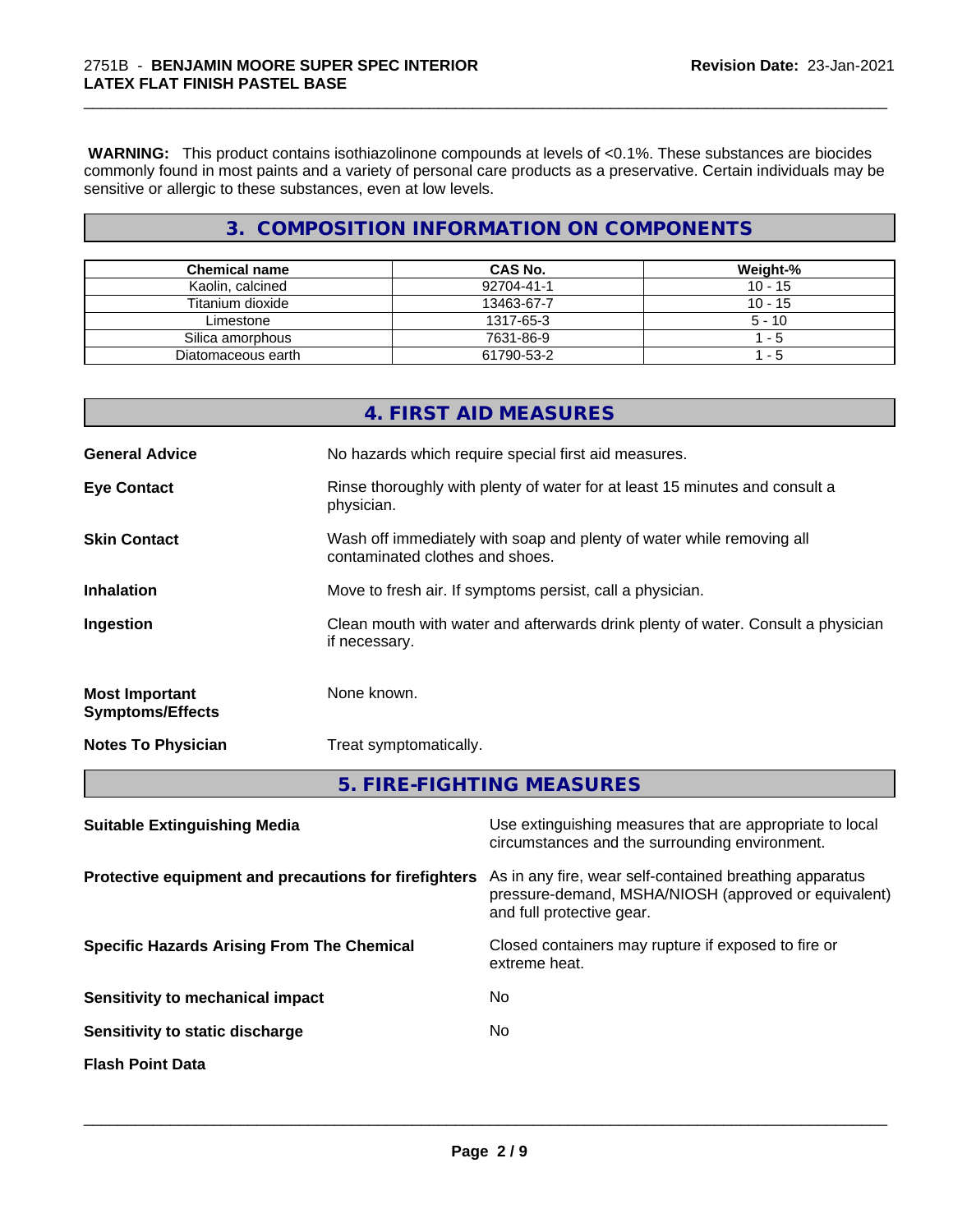| Flash point (°F)<br>Flash Point (°C)<br>Method                |                        | Not applicable<br>Not applicable<br>Not applicable |                                |
|---------------------------------------------------------------|------------------------|----------------------------------------------------|--------------------------------|
| <b>Flammability Limits In Air</b>                             |                        |                                                    |                                |
| Lower flammability limit:<br><b>Upper flammability limit:</b> |                        | Not applicable<br>Not applicable                   |                                |
| <b>NFPA</b><br>Health: 1                                      | <b>Flammability: 0</b> | <b>Instability: 0</b>                              | <b>Special: Not Applicable</b> |
| <b>NFPA Legend</b><br>0 - Not Hazardous<br>1 Clinhthy         |                        |                                                    |                                |

\_\_\_\_\_\_\_\_\_\_\_\_\_\_\_\_\_\_\_\_\_\_\_\_\_\_\_\_\_\_\_\_\_\_\_\_\_\_\_\_\_\_\_\_\_\_\_\_\_\_\_\_\_\_\_\_\_\_\_\_\_\_\_\_\_\_\_\_\_\_\_\_\_\_\_\_\_\_\_\_\_\_\_\_\_\_\_\_\_\_\_\_\_

1 - Slightly

2 - Moderate

3 - High

4 - Severe

*The ratings assigned are only suggested ratings, the contractor/employer has ultimate responsibilities for NFPA ratings where this system is used.*

*Additional information regarding the NFPA rating system is available from the National Fire Protection Agency (NFPA) at www.nfpa.org.*

# **6. ACCIDENTAL RELEASE MEASURES**

| <b>Personal Precautions</b>      | Avoid contact with skin, eyes and clothing. Ensure adequate ventilation.                                                                                                         |  |  |
|----------------------------------|----------------------------------------------------------------------------------------------------------------------------------------------------------------------------------|--|--|
| <b>Other Information</b>         | Prevent further leakage or spillage if safe to do so.                                                                                                                            |  |  |
| <b>Environmental precautions</b> | See Section 12 for additional Ecological Information.                                                                                                                            |  |  |
| <b>Methods for Cleaning Up</b>   | Soak up with inert absorbent material. Sweep up and shovel into suitable<br>containers for disposal.                                                                             |  |  |
|                                  | 7. HANDLING AND STORAGE                                                                                                                                                          |  |  |
| <b>Handling</b>                  | Avoid contact with skin, eyes and clothing. Avoid breathing vapors, spray mists or<br>sanding dust. In case of insufficient ventilation, wear suitable respiratory<br>equipment. |  |  |
| <b>Storage</b>                   | Keep container tightly closed. Keep out of the reach of children.                                                                                                                |  |  |
| <b>Incompatible Materials</b>    | No information available                                                                                                                                                         |  |  |

# **8. EXPOSURE CONTROLS/PERSONAL PROTECTION**

#### **Exposure Limits**

| <b>Chemical name</b> | <b>ACGIH TLV</b>         | <b>OSHA PEL</b>                               |
|----------------------|--------------------------|-----------------------------------------------|
| Titanium dioxide     | TWA: $10 \text{ mg/m}^3$ | 15 mg/m $3$ - TWA                             |
| Limestone            | N/E                      | 15 mg/m $3$ - TWA<br>$5 \text{ mg/m}^3$ - TWA |
| Silica amorphous     | N/E                      | 20 mppcf - TWA                                |
| Diatomaceous earth   | N/E                      |                                               |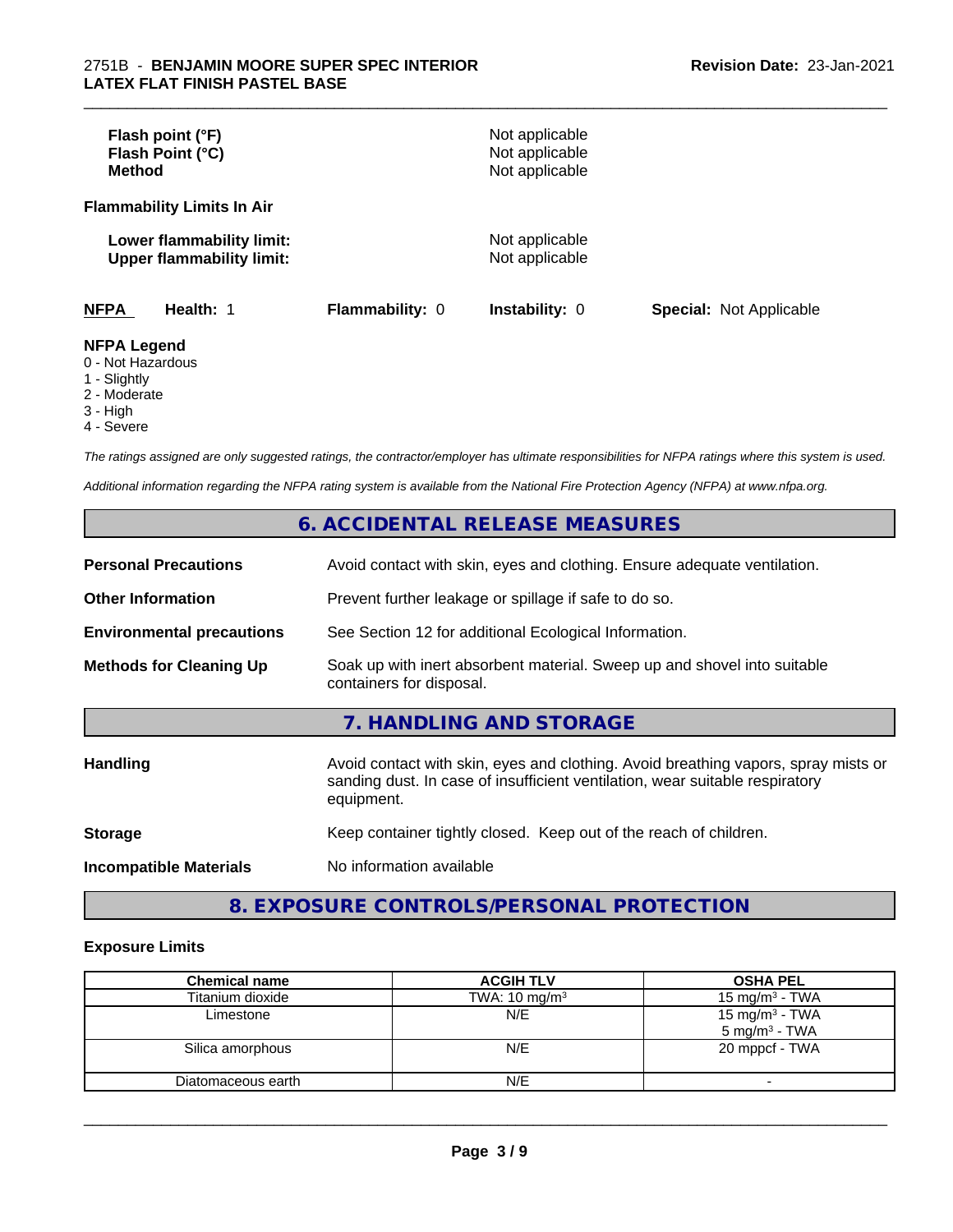|  | ₹. |
|--|----|

\_\_\_\_\_\_\_\_\_\_\_\_\_\_\_\_\_\_\_\_\_\_\_\_\_\_\_\_\_\_\_\_\_\_\_\_\_\_\_\_\_\_\_\_\_\_\_\_\_\_\_\_\_\_\_\_\_\_\_\_\_\_\_\_\_\_\_\_\_\_\_\_\_\_\_\_\_\_\_\_\_\_\_\_\_\_\_\_\_\_\_\_\_

#### **Legend**

ACGIH - American Conference of Governmental Industrial Hygienists Exposure Limits OSHA - Occupational Safety & Health Administration Exposure Limits N/E - Not Established

| <b>Engineering Measures</b>          | Ensure adequate ventilation, especially in confined areas. |
|--------------------------------------|------------------------------------------------------------|
| <b>Personal Protective Equipment</b> |                                                            |
| <b>Eye/Face Protection</b>           | Safety glasses with side-shields.                          |
| <b>Skin Protection</b>               | Protective gloves and impervious clothing.                 |

**Respiratory Protection** In case of insufficient ventilation wear suitable respiratory equipment.

| <b>Hygiene Measures</b> | Avoid contact with skin, eyes and clothing. Remove and wash contaminated |
|-------------------------|--------------------------------------------------------------------------|
|                         | clothing before re-use. Wash thoroughly after handling.                  |

# **9. PHYSICAL AND CHEMICAL PROPERTIES**

**Appearance** liquid **Odor** little or no odor **Odor Threshold No information available No information available Density (Ibs/gal)** 10.95 - 11.05 **Specific Gravity** 1.31 - 1.33 **pH pH**  $\blacksquare$ **Viscosity (cps)** No information available **Solubility(ies)** No information available **Water solubility Water solubility Water solubility Water solubility Water solubility Water solution Evaporation Rate No information available No information available Vapor pressure** No information available **Vapor density Vapor** density **Wt. % Solids** 45 - 55 **Vol. % Solids** 25 - 35 **Wt. % Volatiles Vol. % Volatiles** 65 - 75 **VOC Regulatory Limit (g/L)** < 50 **Boiling Point (°F)** 212 **Boiling Point (°C)** 100 **Freezing point (°F)** 32 **Freezing Point (°C)**<br> **Flash point (°F)**<br> **Flash point (°F)**<br> **Point (°F)**<br> **Point (°F)**<br> **Point (°F)**<br> **Point (°F) Flash point (°F)**<br> **Flash Point (°C)**<br> **Flash Point (°C)**<br> **C Flash Point (°C) Method**<br> **Flammability (solid, gas)**<br> **Example 2018** Not applicable **Flammability (solid, gas)** Not applicable<br> **Upper flammability limit:** Not applicable **Upper flammability limit: Lower flammability limit:** Not applicable **Autoignition Temperature (°F)** No information available **Autoignition Temperature (°C)** No information available **Decomposition Temperature (°F)** No information available **Decomposition Temperature (°C)** No information available **Partition coefficient** No information available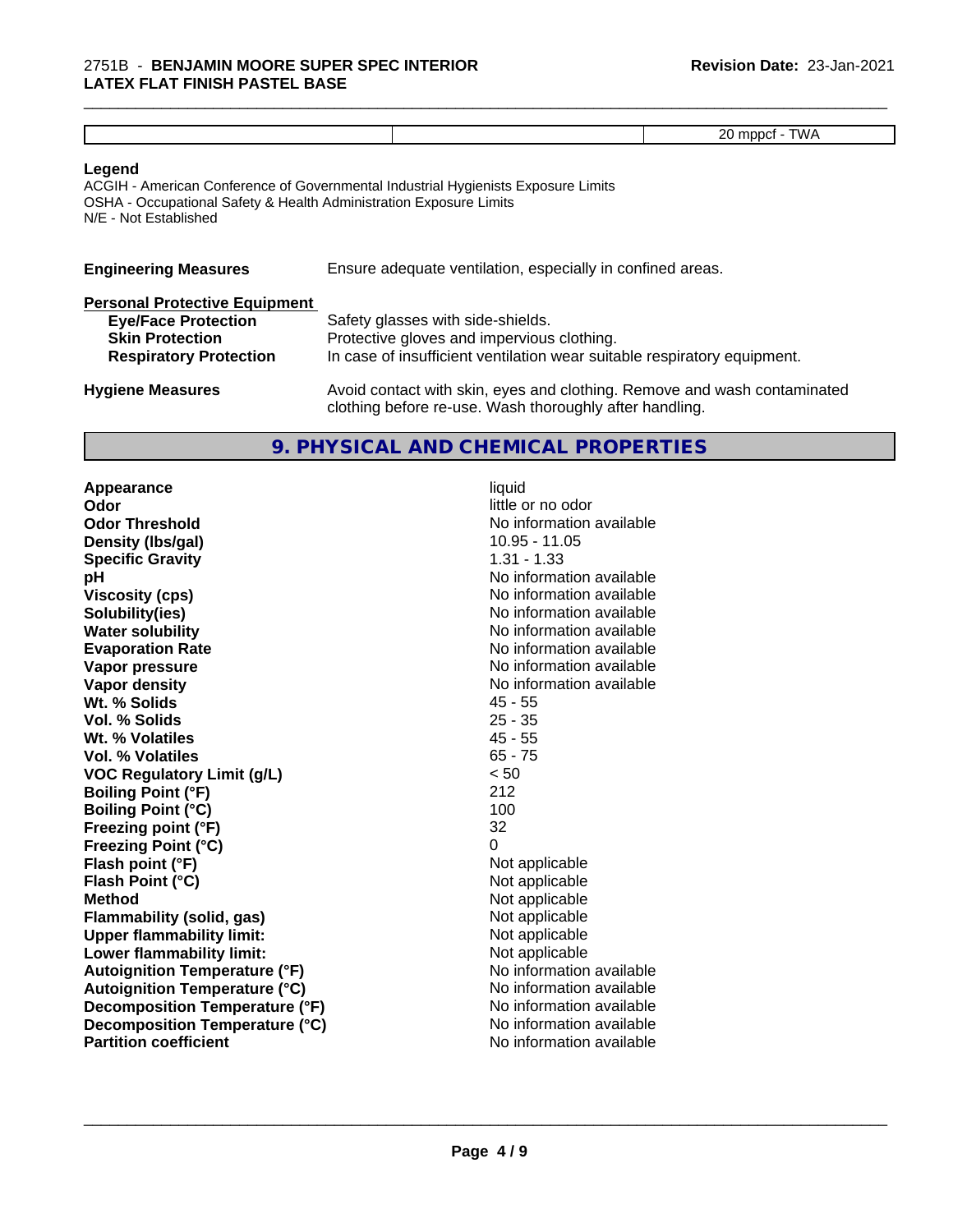|                                                                                                                                                                                                                                                                                                                                                                                                                                |                                                                                                                                                                                                                                                                                                                                                                                                          | <b>10. STABILITY AND REACTIVITY</b>                                                                                                                                  |
|--------------------------------------------------------------------------------------------------------------------------------------------------------------------------------------------------------------------------------------------------------------------------------------------------------------------------------------------------------------------------------------------------------------------------------|----------------------------------------------------------------------------------------------------------------------------------------------------------------------------------------------------------------------------------------------------------------------------------------------------------------------------------------------------------------------------------------------------------|----------------------------------------------------------------------------------------------------------------------------------------------------------------------|
| <b>Reactivity</b>                                                                                                                                                                                                                                                                                                                                                                                                              |                                                                                                                                                                                                                                                                                                                                                                                                          | Not Applicable                                                                                                                                                       |
| <b>Chemical Stability</b>                                                                                                                                                                                                                                                                                                                                                                                                      |                                                                                                                                                                                                                                                                                                                                                                                                          | Stable under normal conditions.                                                                                                                                      |
| <b>Conditions to avoid</b>                                                                                                                                                                                                                                                                                                                                                                                                     |                                                                                                                                                                                                                                                                                                                                                                                                          | Prevent from freezing.                                                                                                                                               |
| <b>Incompatible Materials</b>                                                                                                                                                                                                                                                                                                                                                                                                  |                                                                                                                                                                                                                                                                                                                                                                                                          | No materials to be especially mentioned.                                                                                                                             |
| <b>Hazardous Decomposition Products</b>                                                                                                                                                                                                                                                                                                                                                                                        |                                                                                                                                                                                                                                                                                                                                                                                                          | None under normal use.                                                                                                                                               |
| Possibility of hazardous reactions                                                                                                                                                                                                                                                                                                                                                                                             |                                                                                                                                                                                                                                                                                                                                                                                                          | None under normal conditions of use.                                                                                                                                 |
|                                                                                                                                                                                                                                                                                                                                                                                                                                |                                                                                                                                                                                                                                                                                                                                                                                                          | 11. TOXICOLOGICAL INFORMATION                                                                                                                                        |
| <b>Product Information</b>                                                                                                                                                                                                                                                                                                                                                                                                     |                                                                                                                                                                                                                                                                                                                                                                                                          |                                                                                                                                                                      |
| Information on likely routes of exposure                                                                                                                                                                                                                                                                                                                                                                                       |                                                                                                                                                                                                                                                                                                                                                                                                          |                                                                                                                                                                      |
| <b>Principal Routes of Exposure</b>                                                                                                                                                                                                                                                                                                                                                                                            | Eye contact, skin contact and inhalation.                                                                                                                                                                                                                                                                                                                                                                |                                                                                                                                                                      |
|                                                                                                                                                                                                                                                                                                                                                                                                                                |                                                                                                                                                                                                                                                                                                                                                                                                          |                                                                                                                                                                      |
| <b>Acute Toxicity</b>                                                                                                                                                                                                                                                                                                                                                                                                          |                                                                                                                                                                                                                                                                                                                                                                                                          |                                                                                                                                                                      |
| <b>Product Information</b>                                                                                                                                                                                                                                                                                                                                                                                                     | No information available                                                                                                                                                                                                                                                                                                                                                                                 |                                                                                                                                                                      |
| Symptoms related to the physical, chemical and toxicological characteristics                                                                                                                                                                                                                                                                                                                                                   |                                                                                                                                                                                                                                                                                                                                                                                                          |                                                                                                                                                                      |
| <b>Symptoms</b>                                                                                                                                                                                                                                                                                                                                                                                                                | No information available                                                                                                                                                                                                                                                                                                                                                                                 |                                                                                                                                                                      |
|                                                                                                                                                                                                                                                                                                                                                                                                                                |                                                                                                                                                                                                                                                                                                                                                                                                          | Delayed and immediate effects as well as chronic effects from short and long-term exposure                                                                           |
| Eye contact<br><b>Skin contact</b><br><b>Inhalation</b><br>Ingestion<br><b>Sensitization</b><br><b>Neurological Effects</b><br><b>Mutagenic Effects</b><br><b>Reproductive Effects</b><br><b>Developmental Effects</b><br><b>Target organ effects</b><br><b>STOT - single exposure</b><br><b>STOT - repeated exposure</b><br><b>Other adverse effects</b><br><b>Aspiration Hazard</b><br><b>Numerical measures of toxicity</b> | May cause slight irritation.<br>skin and cause irritation.<br>May cause irritation of respiratory tract.<br>No information available<br>No information available.<br>No information available.<br>No information available.<br>No information available.<br>No information available.<br>No information available.<br>No information available.<br>No information available.<br>No information available | Substance may cause slight skin irritation. Prolonged or repeated contact may dry<br>Ingestion may cause gastrointestinal irritation, nausea, vomiting and diarrhea. |
| The following values are calculated based on chapter 3.1 of the GHS document                                                                                                                                                                                                                                                                                                                                                   |                                                                                                                                                                                                                                                                                                                                                                                                          |                                                                                                                                                                      |
|                                                                                                                                                                                                                                                                                                                                                                                                                                |                                                                                                                                                                                                                                                                                                                                                                                                          |                                                                                                                                                                      |

\_\_\_\_\_\_\_\_\_\_\_\_\_\_\_\_\_\_\_\_\_\_\_\_\_\_\_\_\_\_\_\_\_\_\_\_\_\_\_\_\_\_\_\_\_\_\_\_\_\_\_\_\_\_\_\_\_\_\_\_\_\_\_\_\_\_\_\_\_\_\_\_\_\_\_\_\_\_\_\_\_\_\_\_\_\_\_\_\_\_\_\_\_

| ATEmix (oral)          | 67022 mg/kg  |
|------------------------|--------------|
| <b>ATEmix (dermal)</b> | 146292 mg/kg |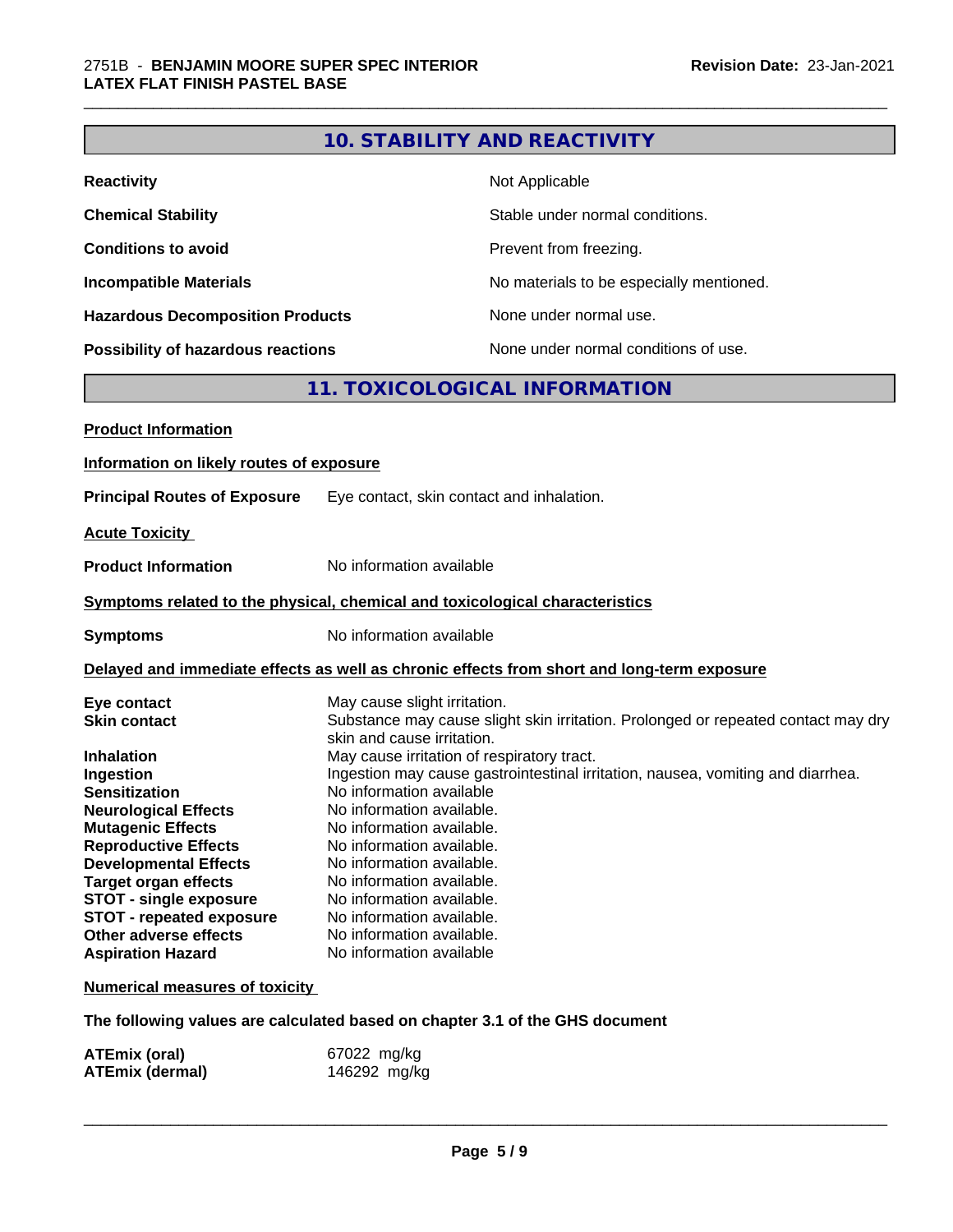#### **Component Information**

| Chemical name                  | Oral LD50             | Dermal LD50             | Inhalation LC50        |
|--------------------------------|-----------------------|-------------------------|------------------------|
| Kaolin, calcined<br>92704-41-1 | $>$ 2000 mg/kg (Rat)  |                         |                        |
| Titanium dioxide<br>13463-67-7 | $> 10000$ mg/kg (Rat) |                         |                        |
| Silica amorphous<br>7631-86-9  | $= 7900$ mg/kg (Rat)  | $>$ 2000 mg/kg (Rabbit) | $> 2.2$ mg/L (Rat) 1 h |

\_\_\_\_\_\_\_\_\_\_\_\_\_\_\_\_\_\_\_\_\_\_\_\_\_\_\_\_\_\_\_\_\_\_\_\_\_\_\_\_\_\_\_\_\_\_\_\_\_\_\_\_\_\_\_\_\_\_\_\_\_\_\_\_\_\_\_\_\_\_\_\_\_\_\_\_\_\_\_\_\_\_\_\_\_\_\_\_\_\_\_\_\_

#### **Chronic Toxicity**

#### **Carcinogenicity**

*The information below indicateswhether each agency has listed any ingredient as a carcinogen:.*

| <b>Chemical name</b>         | <b>IARC</b>                    | <b>NTP</b> | <b>OCUA</b><br>שטש |
|------------------------------|--------------------------------|------------|--------------------|
|                              | .<br>2B<br>Possible<br>⊧ Human |            | Listed<br>.        |
| نت ا<br>dioxide<br>l itanium | Carcinogen                     |            |                    |

• Although IARC has classified titanium dioxide as possibly carcinogenic to humans (2B), their summary concludes: "No significant exposure to titanium dioxide is thought to occur during the use of products in which titanium dioxide is bound to other materials, such as paint."

#### **Legend**

IARC - International Agency for Research on Cancer NTP - National Toxicity Program OSHA - Occupational Safety & Health Administration

**12. ECOLOGICAL INFORMATION**

#### **Ecotoxicity Effects**

The environmental impact of this product has not been fully investigated.

#### **Product Information**

#### **Acute Toxicity to Fish**

No information available

#### **Acute Toxicity to Aquatic Invertebrates**

No information available

#### **Acute Toxicity to Aquatic Plants**

No information available

#### **Persistence / Degradability**

No information available.

#### **Bioaccumulation**

No information available.

#### **Mobility in Environmental Media**

No information available.

# **Ozone**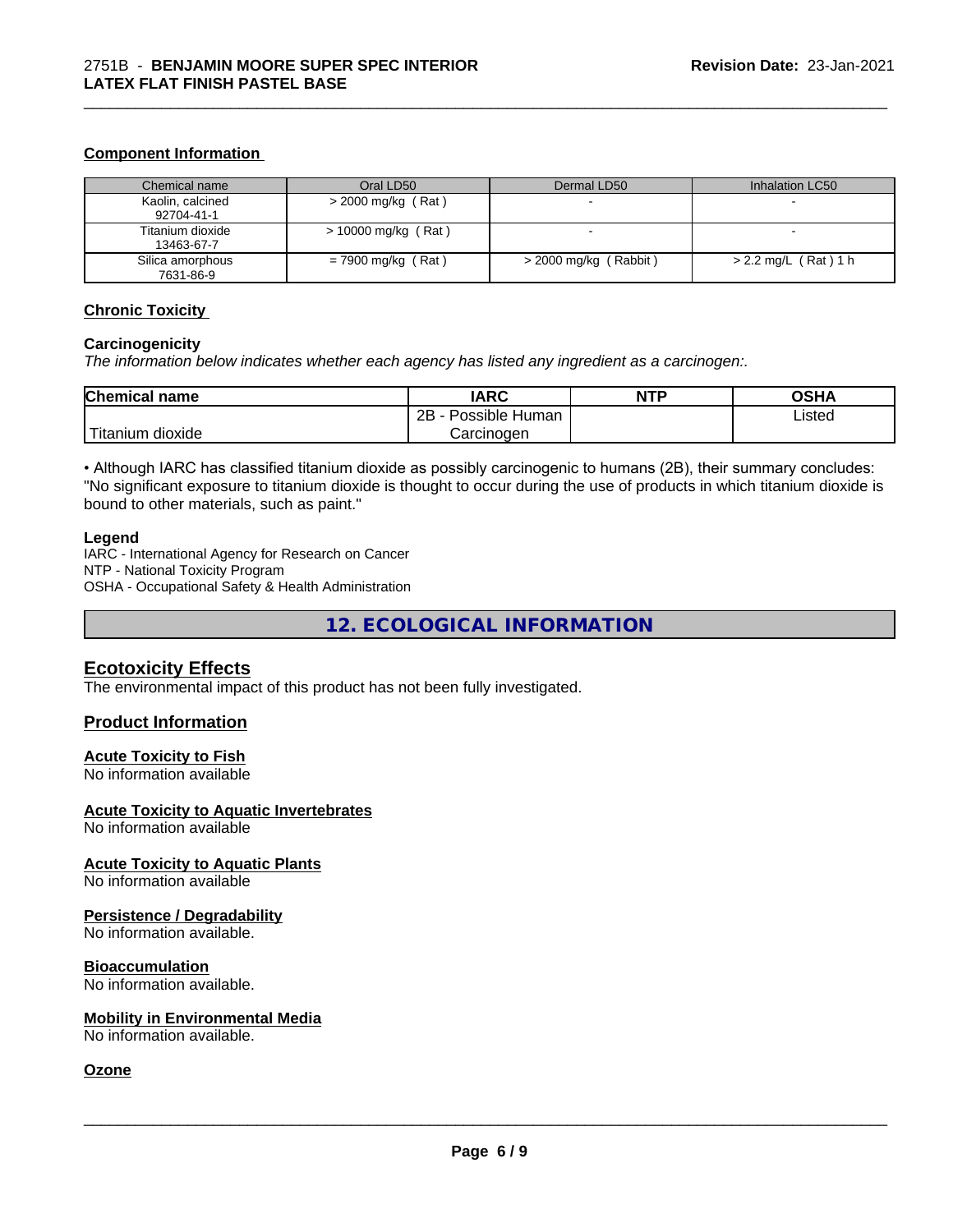No information available

#### **Component Information**

#### **Acute Toxicity to Fish**

Titanium dioxide  $LC50: > 1000$  mg/L (Fathead Minnow - 96 hr.)

#### **Acute Toxicity to Aquatic Invertebrates**

No information available

#### **Acute Toxicity to Aquatic Plants**

No information available

|                                  | 13. DISPOSAL CONSIDERATIONS                                                                                                                                                                                               |  |
|----------------------------------|---------------------------------------------------------------------------------------------------------------------------------------------------------------------------------------------------------------------------|--|
| <b>Waste Disposal Method</b>     | Dispose of in accordance with federal, state, and local regulations. Local<br>requirements may vary, consult your sanitation department or state-designated<br>environmental protection agency for more disposal options. |  |
|                                  | 14. TRANSPORT INFORMATION                                                                                                                                                                                                 |  |
| <b>DOT</b>                       | Not regulated                                                                                                                                                                                                             |  |
| <b>ICAO / IATA</b>               | Not regulated                                                                                                                                                                                                             |  |
| <b>IMDG / IMO</b>                | Not regulated                                                                                                                                                                                                             |  |
|                                  | <b>15. REGULATORY INFORMATION</b>                                                                                                                                                                                         |  |
| <b>International Inventories</b> |                                                                                                                                                                                                                           |  |
| <b>TSCA: United States</b>       | Yes - All components are listed or exempt.                                                                                                                                                                                |  |

\_\_\_\_\_\_\_\_\_\_\_\_\_\_\_\_\_\_\_\_\_\_\_\_\_\_\_\_\_\_\_\_\_\_\_\_\_\_\_\_\_\_\_\_\_\_\_\_\_\_\_\_\_\_\_\_\_\_\_\_\_\_\_\_\_\_\_\_\_\_\_\_\_\_\_\_\_\_\_\_\_\_\_\_\_\_\_\_\_\_\_\_\_

| TOUA. UNITED STATES | res - All components are ilsted or exempt. |
|---------------------|--------------------------------------------|
| DSL: Canada         | Yes - All components are listed or exempt. |

# **Federal Regulations**

#### **SARA 311/312 hazardous categorization**

| Acute health hazard               | Nο |  |
|-----------------------------------|----|--|
| Chronic Health Hazard             | Nο |  |
| Fire hazard                       | Nο |  |
| Sudden release of pressure hazard | N٥ |  |
| Reactive Hazard                   | N٥ |  |

# **SARA 313**

Section 313 of Title III of the Superfund Amendments and Reauthorization Act of 1986 (SARA). This product contains a chemical or chemicals which are subject to the reporting requirements of the Act and Title 40 of the Code of Federal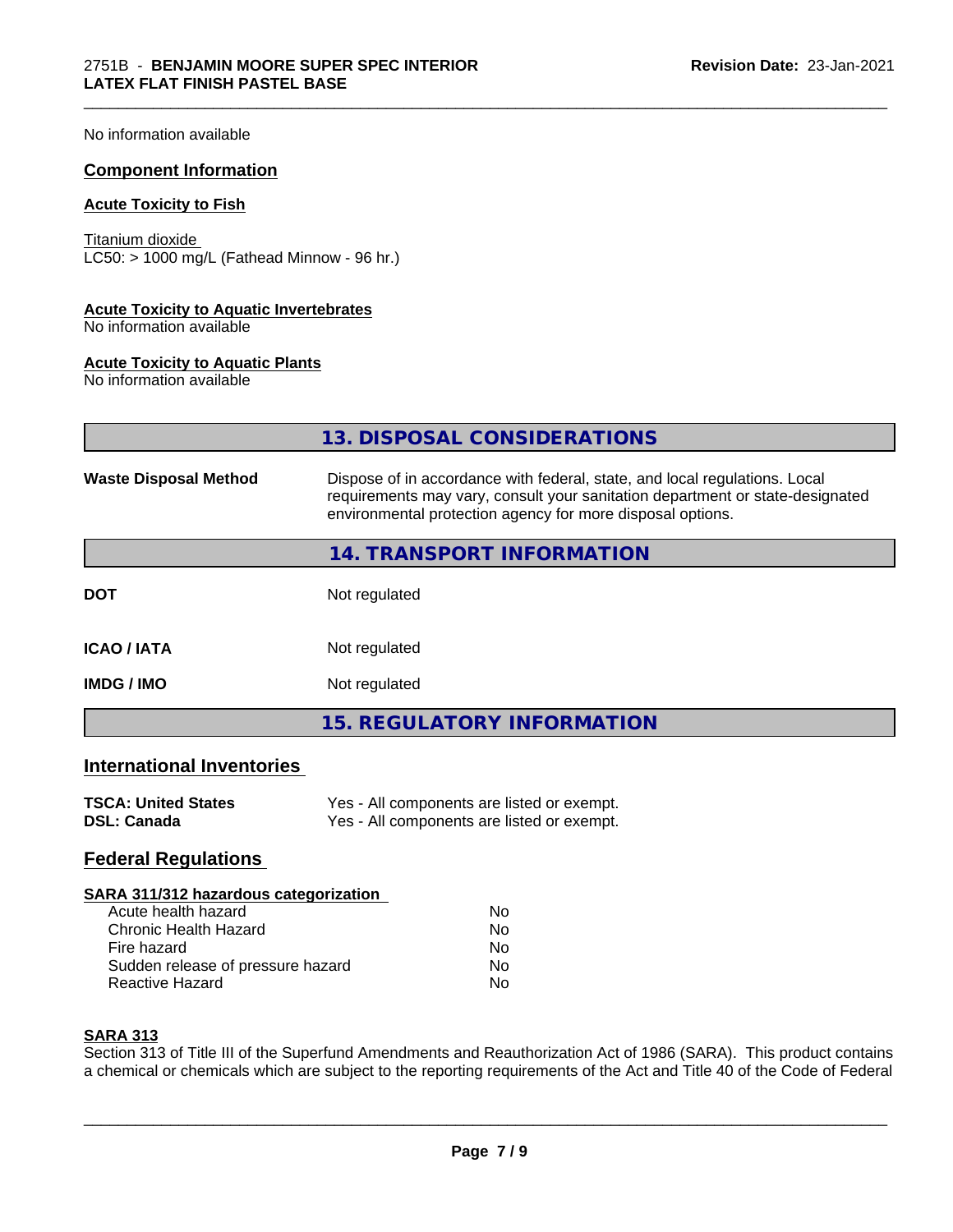Regulations, Part 372:

*None*

### **Clean Air Act,Section 112 Hazardous Air Pollutants (HAPs) (see 40 CFR 61)**

This product contains the following HAPs:

*None*

# **US State Regulations**

### **California Proposition 65**

**AVIMARNING:** Cancer and Reproductive Harm– www.P65warnings.ca.gov

#### **State Right-to-Know**

| <b>Chemical name</b> | Massachusetts | <b>New Jersey</b> | Pennsylvania |
|----------------------|---------------|-------------------|--------------|
| Titanium dioxide     |               |                   |              |
| ∟imestone            |               |                   |              |
| Silica amorphous     |               |                   |              |
| Diatomaceous earth   |               |                   |              |

\_\_\_\_\_\_\_\_\_\_\_\_\_\_\_\_\_\_\_\_\_\_\_\_\_\_\_\_\_\_\_\_\_\_\_\_\_\_\_\_\_\_\_\_\_\_\_\_\_\_\_\_\_\_\_\_\_\_\_\_\_\_\_\_\_\_\_\_\_\_\_\_\_\_\_\_\_\_\_\_\_\_\_\_\_\_\_\_\_\_\_\_\_

**Legend**

X - Listed

**16. OTHER INFORMATION**

| HMIS - | Health: 1 | <b>Flammability: 0</b> | <b>Reactivity: 0 PPE: -</b> |  |
|--------|-----------|------------------------|-----------------------------|--|
|--------|-----------|------------------------|-----------------------------|--|

#### **HMIS Legend**

- 0 Minimal Hazard
- 1 Slight Hazard
- 2 Moderate Hazard
- 3 Serious Hazard
- 4 Severe Hazard
- \* Chronic Hazard

X - Consult your supervisor or S.O.P. for "Special" handling instructions.

*Note: The PPE rating has intentionally been left blank. Choose appropriate PPE that will protect employees from the hazards the material will present under the actual normal conditions of use.*

*Caution: HMISÒ ratings are based on a 0-4 rating scale, with 0 representing minimal hazards or risks, and 4 representing significant hazards or risks. Although HMISÒ ratings are not required on MSDSs under 29 CFR 1910.1200, the preparer, has chosen to provide them. HMISÒ ratings are to be used only in conjunction with a fully implemented HMISÒ program by workers who have received appropriate HMISÒ training. HMISÒ is a registered trade and service mark of the NPCA. HMISÒ materials may be purchased exclusively from J. J. Keller (800) 327-6868.*

 **WARNING!** If you scrape, sand, or remove old paint, you may release lead dust. LEAD IS TOXIC. EXPOSURE TO LEAD DUST CAN CAUSE SERIOUS ILLNESS, SUCH AS BRAIN DAMAGE, ESPECIALLY IN CHILDREN. PREGNANT WOMEN SHOULD ALSO AVOID EXPOSURE.Wear a NIOSH approved respirator to control lead exposure. Clean up carefully with a HEPA vacuum and a wet mop. Before you start, find out how to protect yourself